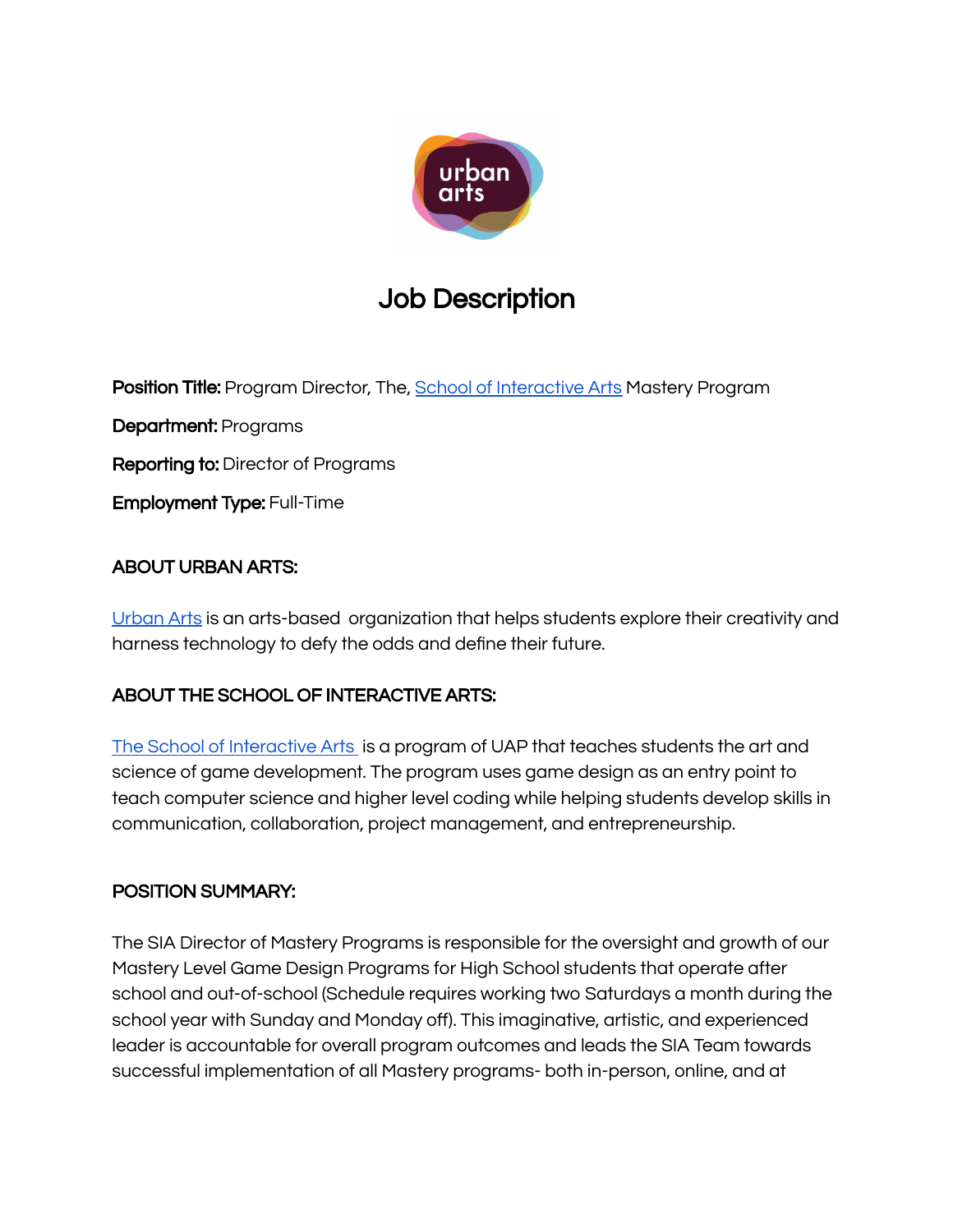satellite after-school sites. The Director is a strategic thinker, a collaborative leader, and is deeply committed to cultivating students' artistic voice.

### ESSENTIAL DUTIES AND RESPONSIBILITIES:

#### PROGRAM LEADERSHIP

- Collaborate with the CPO and CEO to craft the ongoing vision of SIA Mastery programs; provide bold strategic thinking around program expansion, scaling, and development.
- Act as program representative at internal and external meetings and functions; partner with the development team on fundraising initiatives.
- Drive the process for design and development of SIA Mastery curriculum.
- Maintain awareness of academic standards related to computer science at state and national levels.
- Manage the observation needs of SIA Mastery programs (in-person and virtual) ensuring both quality and consistency.
- Work with the Manager of Post-Secondary success to administrate the admission process for Mastery programs.

## PROGRAM MANAGEMENT

- Exercise financial leadership for the SIA program; participate in the development of an annual program budget and ensure adherence to that budget.
- Manage the relationships with SIA's portfolio of schools; cultivate partnerships with school leaders and administrators in order to ensure successful program outcomes and create opportunities for future program expansion.
- Support the composition of written reports and all outward-facing communications related to the program.
- Champion the collection and tracking of program records and metrics (i.e. student attendance, student achievement, etc.).
- Administrate SIA's digital learning environments (i.e. Discord Server).

## TEAM LEADERSHIP

- Lead all staffing and hiring processes related to SIA Mastery programs.
- Build and develop a dynamic and collaborative team culture among SIA Faculty and Assistant Teaching Artists that is consistent with Urban Arts' core values.
- Oversee the development of SIA faculty research projects.